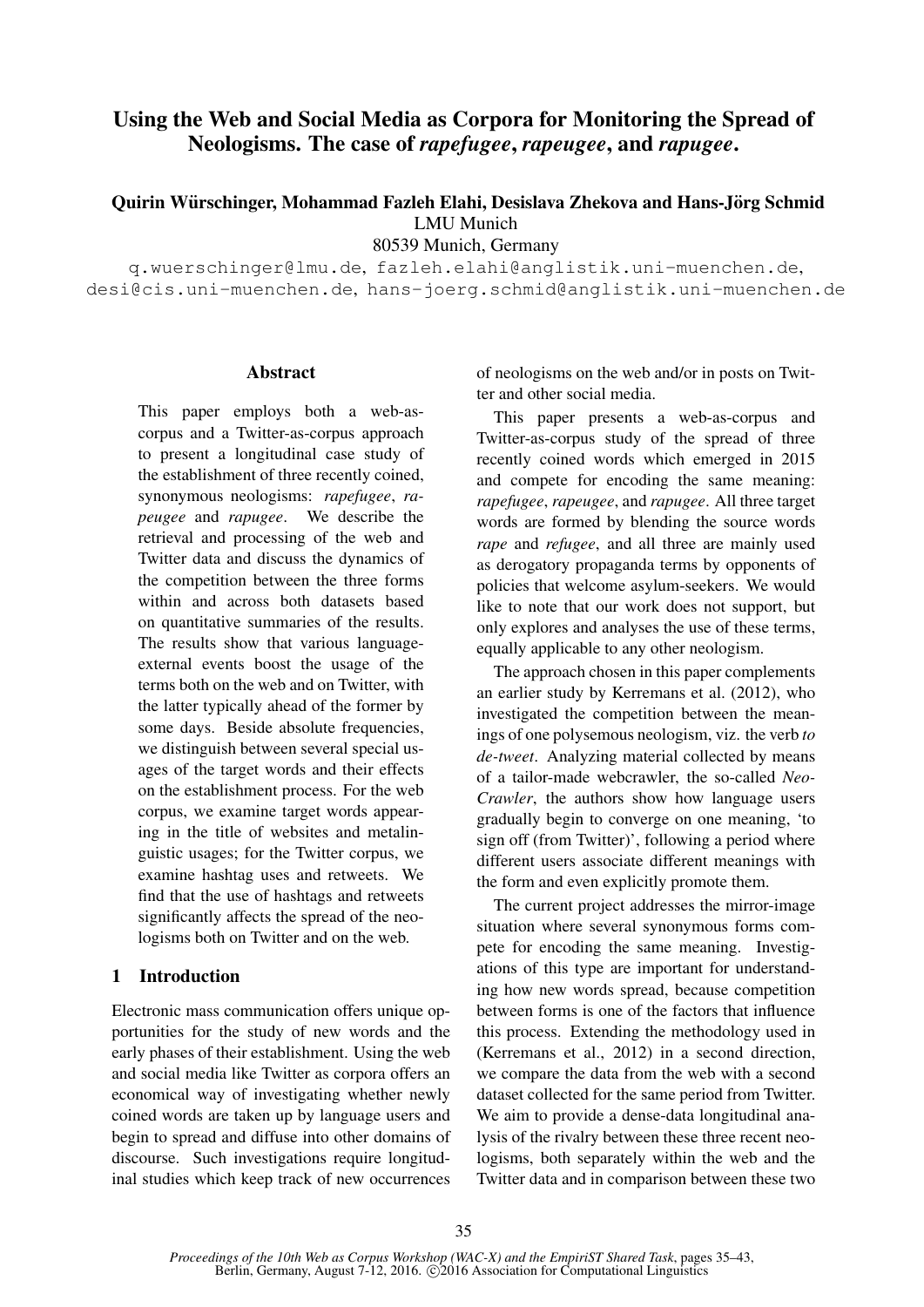data sources. In the course of this, we discuss the specific advantages and challenges involved in retrieving, processing and analyzing data from the web and from Twitter respectively.

## 2 Related work

Efforts to investigate neologisms with the help of web-based data have been stepped up considerably over the past years. There are numerous websites, run by dictionary publishers or based on crowdsourced user-content, which list and define new words and provide selected quotations, often including the first known attestation. Prominent examples are *New Words* by Merriam-Webster<sup>1</sup>, About words by Cambridge University Press<sup>2</sup>, *UrbanDictionary*<sup>3</sup> , and *WordSpy*: *Dictionary of New Words*<sup>4</sup> . A comparable project for German is *Wortwarte<sup>5</sup>*, which documents German neologisms based on newspaper data (Lemnitzer, 2011).

As far as research projects on neologisms which apply the web-as-corpus method are concerned, Bauer and Renouf (2000) investigate the contexts of use for 5000 neologisms in a newspaper corpus. Combining data from a newspaper corpus and the web, Renouf (2007) analyzes the recent productivity of prefixes such as *techno-* and *cyber*and traces the frequency development of four neologisms in newspaper articles. Hohenhaus (2006) investigates the word *bouncebackability* by means of the web-as-corpus method. Paryzek (2008) reviews different methods of retrieving neologisms and extracts neologisms from a 45-million-word corpus based on Nature. Veale and Butnariu (2010) harvest neologisms from a corpus which is derived from the English version of Wikipedia. Like the study by Kerremans et al. (2012) mentioned above, Grieve et al. (2016) aim to unveil the factors behind the emergence and success of neologisms. This is also the question that motivates the work presented in this paper.

#### 3 Operationalizing the research question

As pointed out above, we aim at a comparative longitudinal analysis of attestations of three synonymous words on the web and on Twitter in order to investigate the dynamics of the competition between them. To operationalize this research question, the following types of data and data analyses must be provided by computational means:

- Absolute frequency counts of occurrences of the three words on the web and on Twitter over a defined period of time in a high temporal solution (i.e. weekly/daily counts of newly added occurrences). These counts are required to obtain a measure of *usage intensity as such* (cf. Stefanowitsch and Flach (forthcoming)).
- Relative frequency counts of the three words per time interval (days of weeks), i.e. the frequency of each word relative to the frequencies of the other two for the same time interval. For example, we detected a total number of 233 tokens across all three formal variants in the web corpus in the third week of January 2016. The variant *rapefugee* amounts to 191 occurrences, which corresponds to a relative frequency of about 0.82. These relative frequency counts are required to measure the *current relative success* of the three forms to occupy the onomasiological target space.
- A longitudinal analysis of the changes in absolute and relative frequencies over time: this is required to measure *the dynamics of the temporal development of relative success*. Examples can be found in Figure 1 and Figure 3.
- Classificatory analyses of different usage types of the three words which are suspected to have *differential effects on their chances* of being taken up again and thus being spread. Specifically, what we are interested in are:
	- *single* object-linguistic uses as opposed to
	- *metalinguistic* uses of talking about the word rather than actually using it (e.g. *Whenever people hear "refugee" they need to think #rapefugee.* (Tweet from 7 January 2016))
	- *multiple* uses within one web page / tweet as well as repetitions via *retweets*
	- uses as *hashtags* on Twitter or as parts of *titles* of web pages.

## 4 Data acquisition

#### 4.1 Web as a corpus

We used the NeoCrawler (Kerremans et al., 2012) to collect timestamped web pages containing

<sup>1</sup>http://nws.merriam-webster.com/ opendictionary <sup>2</sup>https://dictionaryblog.cambridge.org/ category/new-words/ <sup>3</sup>www.urbandictionary.com <sup>4</sup>http://www.wordspy.com/ <sup>5</sup>www.wortwarte.de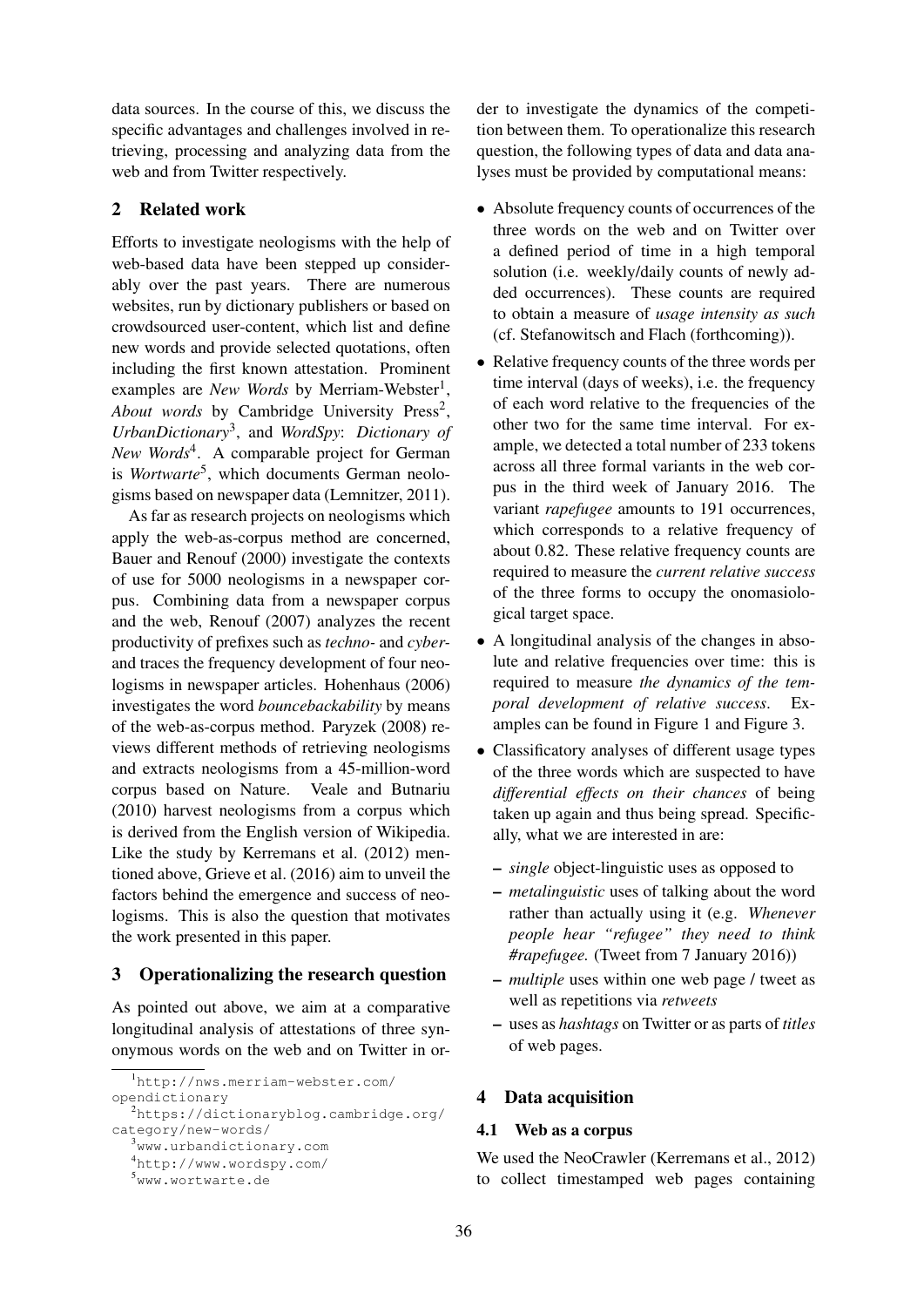|           | single |     |     | multiple title metalinguistic total # words |         |
|-----------|--------|-----|-----|---------------------------------------------|---------|
| rapefugee | 169    | 849 | 125 | 59                                          | 273,961 |
| rapeugee  | 122    | 281 | 24  | 3                                           | 627,077 |
| rapugee   | 21     |     |     |                                             | 51.590  |

Table 1: Descriptive summary of data from the web corpus

tokens of the three neologisms on the web. In order to have a comparable sample, we restricted the search to the timespan in which the Twitter data has been collected (see Section 4.2), namely from October 19th, 2015 until March 16th, 2016. The NeoCrawler uses Google searches for collecting web pages, as this has several benefits for neologism research (Lewandowski, 2008; Kerremans et al., 2012): Google provides the largest number of indexed pages, its index is updated fastest in comparison to other search engines, and it provides the web pages which are most relevant for a given search string.

The NeoCrawler searches by means of an automated version of the processes carried out in manual Google searches. The system builds a search string<sup>6</sup> defining values for a number of parameters (such as language, date, token etc.). There are several advantages of this approach over other Google search APIs<sup>7</sup> , such as *Custom Search Engine* or *Google Site Search*. While the main functionality provided by *Custom Search Engine* is to search across a set of sites specified, it can also be configured to search the whole web. However, in that case, it provides a smaller number and less relevant search results than a manual Google search, which is not desirable if the project requires maximum recall. *Google Site Search* is an edition of *Google Custom Search* that provides additional functionality, but does not solve the problem either. Therefore, neither of these APIs is suitable for our goal, as we need to search the whole web in order to get as many relevant search results as possible. The automated version of the Google manual search implemented in the NeoCrawler is an optimal fit for our purpose. However, a large number of potential hits returned by Google searches turn out to be either false positives (i.e. pages that do not contain the search token), duplicate copies or otherwise useless pages. Therefore, we extracted only the pages containing the search token excluding duplicates and empty pages.

Following the operationalization procedure outlined in Section 3 above, we distinguished between single (each page is counted as a single occurrence independently of how often a neologism has been used on it) and multiple occurrences per page (each token on the page is counted separately), and between special usage types (i.e. usage in the title of a document) and metalinguistic usage (operationalized as uses in inverted commas). Table 1 shows a summary of the web data.

A key requirement for the longitudinal analysis of the temporal dynamics is to identify the correct timestamp of the web content that contains a given token. However, due to the decentralized nature of timestamps and the lack of standard meta-data for time and date, reliable timestamps are frequently not available for web documents. In its previous version, the NeoCrawler extracted the remote timestamp of the retrieved document using the CURL module for PHP, which is a library for getting files from various Internet protocols including HTTP/HTTPS. However, since CURL relies on the *Last-Modified* header value of the HTML page to extract the timestamp, which is often missing, it was impossible to extract a timestamp from a large proportion of the documents. Therefore, we have extended the Neo-Crawler to extract the timestamp from the Google search page directly, where Google provides the timestamp of the content containing the token instead of that of the last update of the web page. Moreover, the NeoCrawler extracts both the absolute (i.e. 12/01/2016) and the relative (i.e. *a week ago*) timestamp found on the web page. It must be conceded, however, that Google's timestamps are not always correct either, among other things because the location of the content and its respective timestamp on the page is ambiguous, or because there are several tokens added at different dates to

<sup>6</sup>https://encrypted.google.com/search? num=100&hl=en&lr=lang\_en&start=0&tbs= lr%3Alang\_1en%2Ccdr%3A1%2Ccd\_min%3A10% 2F01%2F2015%2Ccd\_max%3A03%2F16%2F2016&q= %22rapefugee%22

<sup>7</sup>https://developers.google.com/ custom-search/json-api/v1/overview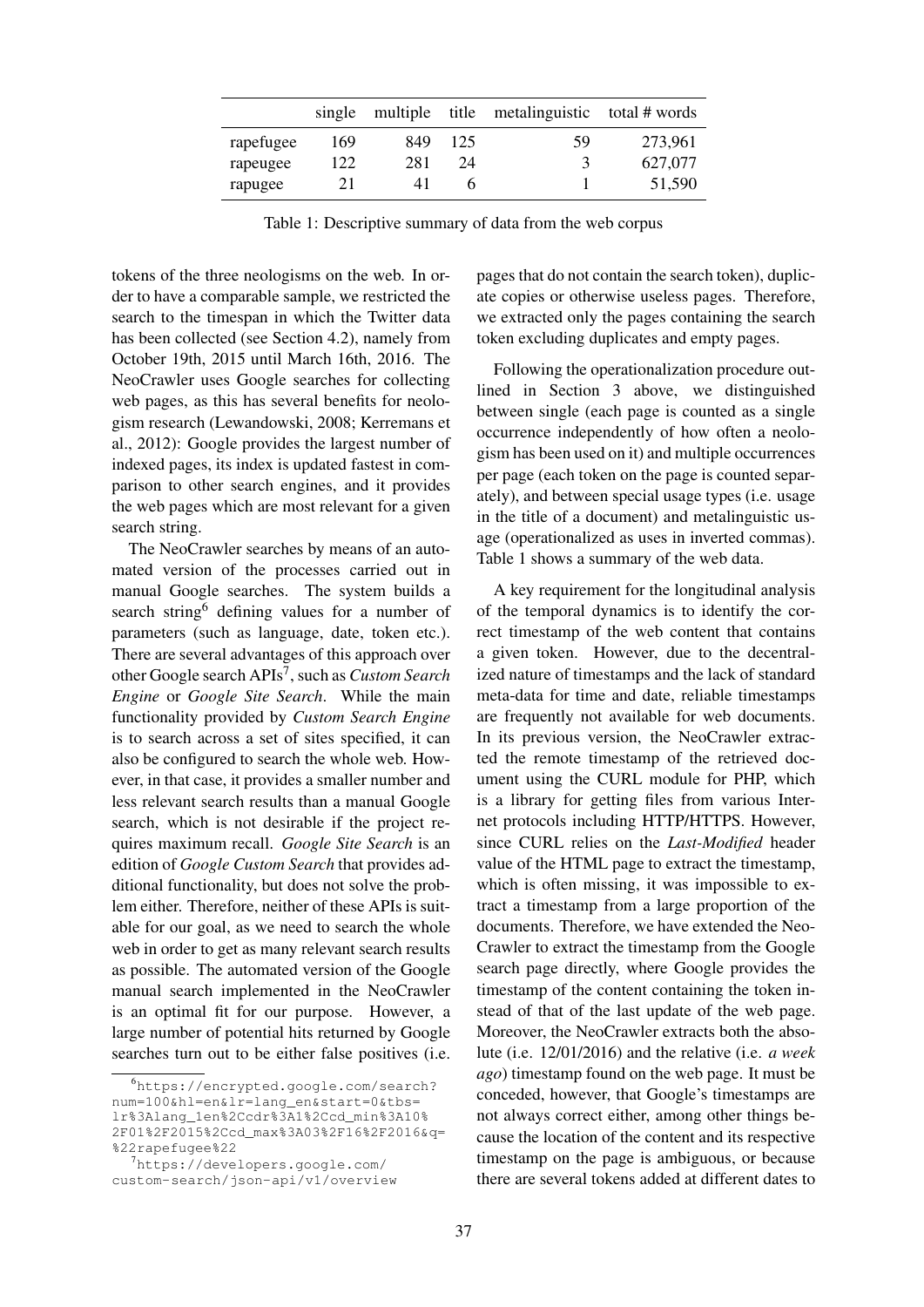|           | single |       |       |     |       |       | multiple hashtag direct tweet retweet total # words |
|-----------|--------|-------|-------|-----|-------|-------|-----------------------------------------------------|
| rapefugee | 3,777  | 3,786 | 3.303 | 451 | 1.024 | 2.753 | 77.369                                              |
| rapeugee  | 272    | 277   | 220   | 52  | 87    | 185   | 5,909                                               |
| rapugee   | 92     | 92    | 88    |     | 22    | 70.   | 1.740                                               |

Table 2: Descriptive summary of data from the Twitter corpus

the same page. In the latter case, only a single timestamp is provided by Google. Results related to the temporal development will be given in Section 5 below.

### 4.2 Twitter as a corpus

Unlike the web, Twitter cannot be queried for past events in an unlimited manner. Only the Firehose Twitter API<sup>8</sup>, which is of highly limited access, can be used to collect all public statuses. An open access equivalent for part of this functionality is the Twitter Streaming  $API<sup>9</sup>$  which provides low latency access to Twitter's current global stream of data (i.e. a sample of the current stream fulfilling the query). However, the current Twitter stream cannot aid us in our attempt to observe how the three neologisms*rapefugee*, *rapeugee* and *rapugee* have been used since the time of their coining. The Twitter Search API, searches only against a sampling of recent Tweets published in the past seven days. Yet, the tokens have been in use a lot longer than seven days.

The only way to query Twitter for older posts is via using previously collected Twitter corpora. Based on the fact that the neologisms of interest are different blends of *rape* and *refugee*, we made use of an extended version of the REFUGEE corpus (Zhekova, 2016), which consists of tweets that were collected from October 19th, 2015 until March 16th, 2016 via the Twitter Streaming API by tracking the token *refugee*. We assume that the linguistic relation between the three neologisms and *refugee* will result in a representative sample of Twitter data containing these new words.

Another difference between Twitter and web data is that the meta-information is readily available in Twitter. Unlike in the web data, all relevant tweets are precisely timestamped. With respect to token identification and classification (single, multiple, metalinguistic use), we followed the same approach as for the web data. Additionally, for the Twitter corpus, we observed the difference between direct vs. hashtag usage (i.e. *No rapefugees!* vs. *No #rapefugees!*) and normal tweets vs. retweets (i.e. *No #rapefugees!* vs. *RT No #rapefugees!*). Table 2 provides a basic summary of the occurrences of the three neologisms in the Twitter data.

## 5 Results

#### 5.1 Web corpus

Usage intensity. In order to measure usage intensity (Stefanowitsch and Flach, forthcoming), we conduct absolute frequency counts of tokens for all three types (*rapefugee*, *rapeugee* and *rapugee*) in both datasets. We count multiple tokens per type within one website or one tweet separately. The counts are accumulated in weekly intervals corresponding to each calendar week in the timespan between October 19th, 2015 (i.e. 15 CW 43 – to be read as the 43rd calendar week of 2015) and March 16th, 2016. Figure 1 presents the absolute usage frequencies in the web corpus.

The graph shows a very small number of uses of the three types before 16 CW 02, with a maximum of 9 tokens of the form *rapeugee* in 15 CW 50. The period after New Year marks a turning point, after which numbers rapidly increase, with a maximum of 233 tokens in 16\_CW\_03.

The first attestation of any of the three target forms on the web is a single occurrence of *rapefugee* on January 19, 2015 (15 CW 43 in Figure 1).

Only a few days later, however, the type *rapeugee* appears and initially supersedes the other two types in popularity, representing an accumulated 79 % of all tokens of all three types in the period before the New Year turn. In 16 CW 02, the numbers for all three types rise significantly, indicating an increasing communicative need for expressing the underlying concept 'rape / refugee'. The use of *rapeugee* rises considerably and re-

<sup>8</sup>https://dev.twitter.com/streaming/ firehose

<sup>9</sup>https://dev.twitter.com/streaming/ overview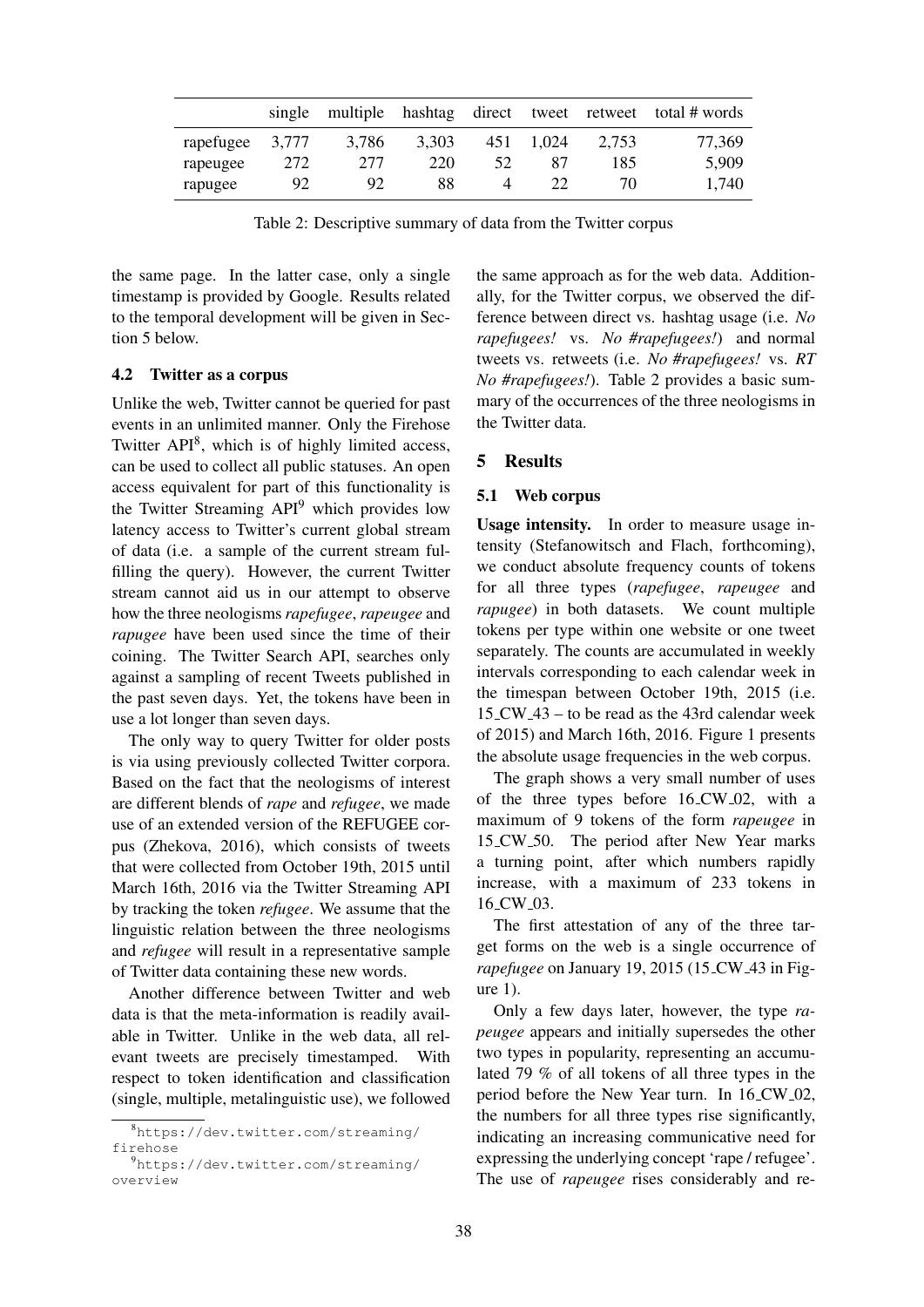

Figure 1: Absolute frequencies in the web corpus

mains fairly stable over the next few weeks. The form *rapugee*, which had up to this point been used only once, is used with moderate frequency until it vanishes again in 16 CW 09. Lastly, the form *rapefugee* shows the most radical increase by far. It reaches a maximum of 211 new tokens on 30 different websites in 16 CW 04. After New Year's Eve it represents an accumulated 73 % of tokens across all three types, making it the most dominant form in this period.

Figure 1 indicates that the spread of words expressing the concept 'rape / refugee' seems to happen in several spurts which do not follow a linear trend. Manual sample checks of the corpus data reveal that these spikes are closely related to reallife events in which refugees play an important role. Most often these events were various sexual harrassments, as we will exemplify further.

The first attestation of *rapeugee* we found is from a forum of an extremist propaganda website called *Shitskin Plantation*. On 29 October 2015, the user *canuckfmj* used the title *Denmark has a rapeugee problem* to publish the following post: *They want to give the new 'migrants' classes so they don't rape the locals and the livestock. Sorry but classes aren't going to help with these savages.* The post contains a hyperlink to another extremist website which strongly criticises the introduction of sexual education in courses for refugees in Denmark. The use of the word *rapeugee* is clearly related to this particular recent political decision which serves as a trigger for coining the new term. The author expresses their critical attitude by questioning the adequacy of the neutral term *migrants* by using it in metalinguistic quotes. Instead, the author chooses the new term *rapeugee* to emphasize the propagated association between

'refugees' and 'rape'. In the following week, the new word seems to have already vanished again with the decreasing relevance of the real-life context, however, as we have not been able to find a single attestion of *rapeugee*. Similar patterns and connections to real-life events can be observed for the other spikes of *rapeugee* before New Year's Eve.

The turning point in the web corpus data is marked by the steep increase in the use of all three tokens after New Year's Eve and can be explained in the same manner. However this time, the variant *rapefugee* is preferred by most speakers. Its first attestation in 2016 is another blog post on a right-wing extremist blog named *Neoreactive*. A reader of the blog named Matt Bracken created a post entitled: *A Reader Says That The Cologne #Rapefugee Attacks Are Just A Pep Rally For The Coming Intifada In Europe*. Again, the author explicitly refers to the events in Cologne on New Year's Eve, when German media reported sexual assaults by refugees, and also instrumentalizes the blend of *rape* and *refugee* for anti-refugee propaganda.

The scale of the Cologne events and their presence in public media and in the Internet explain the explosive increase and the longer-lasting effect displayed in Figure 1. The numbers of new occurrences remain very high for a period of three weeks before the popularity of the three terms seems to run out of steam again after 16\_CW\_05.

The combination between such real-life triggers and the specific, quite uniform propaganda motivation of associating refugees with rape can be seen as the driving force behind the characteristic spurts in the usage intensity of the terms illustrated in Figure 1. These patterns are in line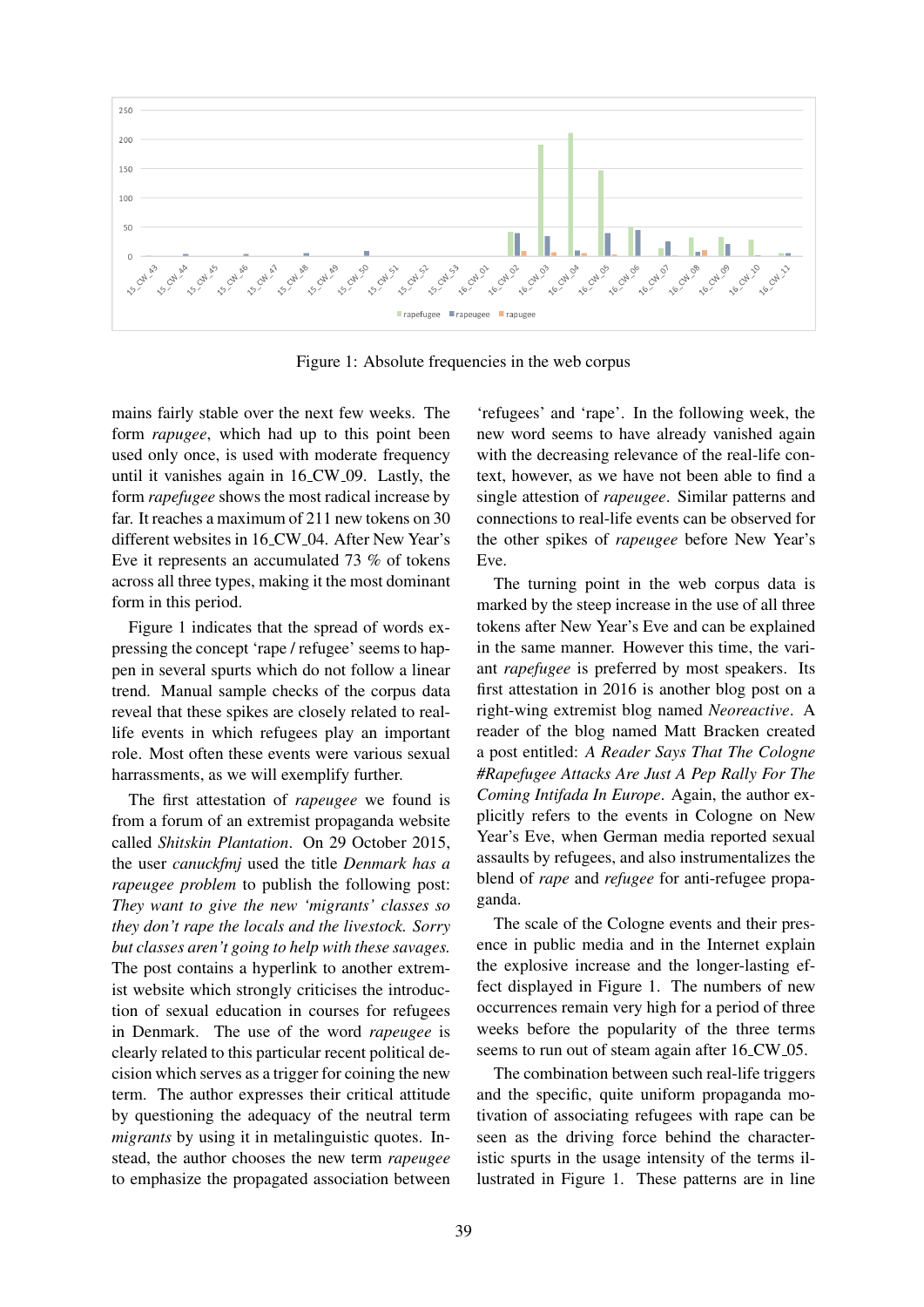with previous research by Kerremans (2015) who classified comparable cases as 'recurrent semiconventionalization'.

Usage types. As pointed out in Section 3, besides measuring usage intensity as such, we examined different usage types of these words and their effects on the establishment process more closely.

Firstly, we investigated the tokens' position on the websites by counting tokens contained in titles separately. Across all three types, a high proportion of about 16 % of the tokens were used in the titles of websites. This fits the presumed motivation behind using the tokens as provocative propaganda terms in order to attract the readers' attention. We did not detect significant differences in usage frequencies regarding token position between the three types.

Secondly, we examined whether tokens were used in metalinguistic contexts. In these cases, speakers reflect/talk *about* the terms rather than just regularly using them. To identify these uses, we extracted quoted instances of all formal variants (i.e. *"rapefugee"*, *'rapugee'*). In total, about 7 % of the tokens were metalinguistic usages. On the one hand, we found that in most cases authors used inverted commas to distance themselves from the right-wing ideology behind the terms. For example, the website of the New York Post, an established conservative newspaper, published an article entitled *German clash over 'rapefugees' who carried out mass sex attack* (10 January 2016) in which they used the term *rapefugee* several times with a metalinguistic function. The article does not attack refugees, but the alarming growth of right-wing German extremists using the term for propaganda purposes. On the other hand, albeit in a much smaller number of cases, the terms are also sometimes used metalinguistically by anti-refugee activists who consciously try to spread them as propaganda terms. The results concerning metalinguistic uses indicate that they strongly differ from objectlinguistic uses and that they provide valuable information about the coinage and spread of neologisms.

#### 5.2 Twitter corpus

Usage intensity. Figure 2 provides an overview of the Twitter data. In terms of usage intensity, the overall pattern is similar to that of the web corpus. The frequency of all three types remains relatively

low before New Year, shows a steep increase in the first weeks of the new year and then declines to a lower level after that. However, there are also some differences.

First of all, there are no instances of *rapefugee* or *rapugee* before the New Year turn. This means that the dominance of *rapeugee* before New Year is even stronger in the Twitter data. There are only three weeks (15\_CW\_46 until 15\_CW\_48) that contain any tokens at all, and they only amount to a total of 15 tokens. Compared with the much higher usage intensity after the turn to 2016, this means an even steeper increase of use at the start of January than in the web corpus.

Secondly, the NY increase starts off earlier than in the web corpus. As a comparison of Figure 1 and Figure 2 shows, the turning point of usage intensity for all types on Twitter precedes that on the web by one week. This offset indicates that Twitter is the medium in which this change can be first observed. Being more flexible, social media are apparently faster in reacting to noteworthy events than web domains like blogs and forums.

The first tweet for *rapefugee* in 16<sub>-CW-01</sub> in our dataset is *Refugee = rapist. Fluchtling = ¨ Vergewaltiger. #Cologne #rapefugees*, posted on Wednesday, 6 January 2016, and directly followed by its retweet. This tweet connects the neologism to the 2016 New Year's Eve sexual assaults in Cologne. Supposedly, these events were the trigger for the highly rapid boost in usage intensity for all three neologisms on Twitter. This is supported by the analysis of further tweets: The most frequent tweet for *rapefugee* in 16\_CW\_01 is *RT @DavidJo52951945: RT pictures from protest in Germany against immigrant/refugee abuse gangs #rapefugees https://t.co/USHsiXOtKZ*, which occurs 190 times during this week and also connects it to the sexual assaults in Germany.

The tweet *Where were the police water cannons when the Muslim rapeugees were terrorizing Cologne on NYE?!? https://t.co/dRcTMY9UJm*, retweeted twice, is the most frequent tweet for *rapeugee* during  $16$ <sub>-C</sub>W<sub>-01</sub> – also connected to the events in Cologne.

For *rapugee*, the two tweets during 16\_CW\_01: *@BBCBreaking @BBCWorld gangs of men??? Refugee men – say it: #rapugee https://t.co/AZK4fYLZLo* and a modified version of it, also relate it to these events.

The connection of the neologisms with the New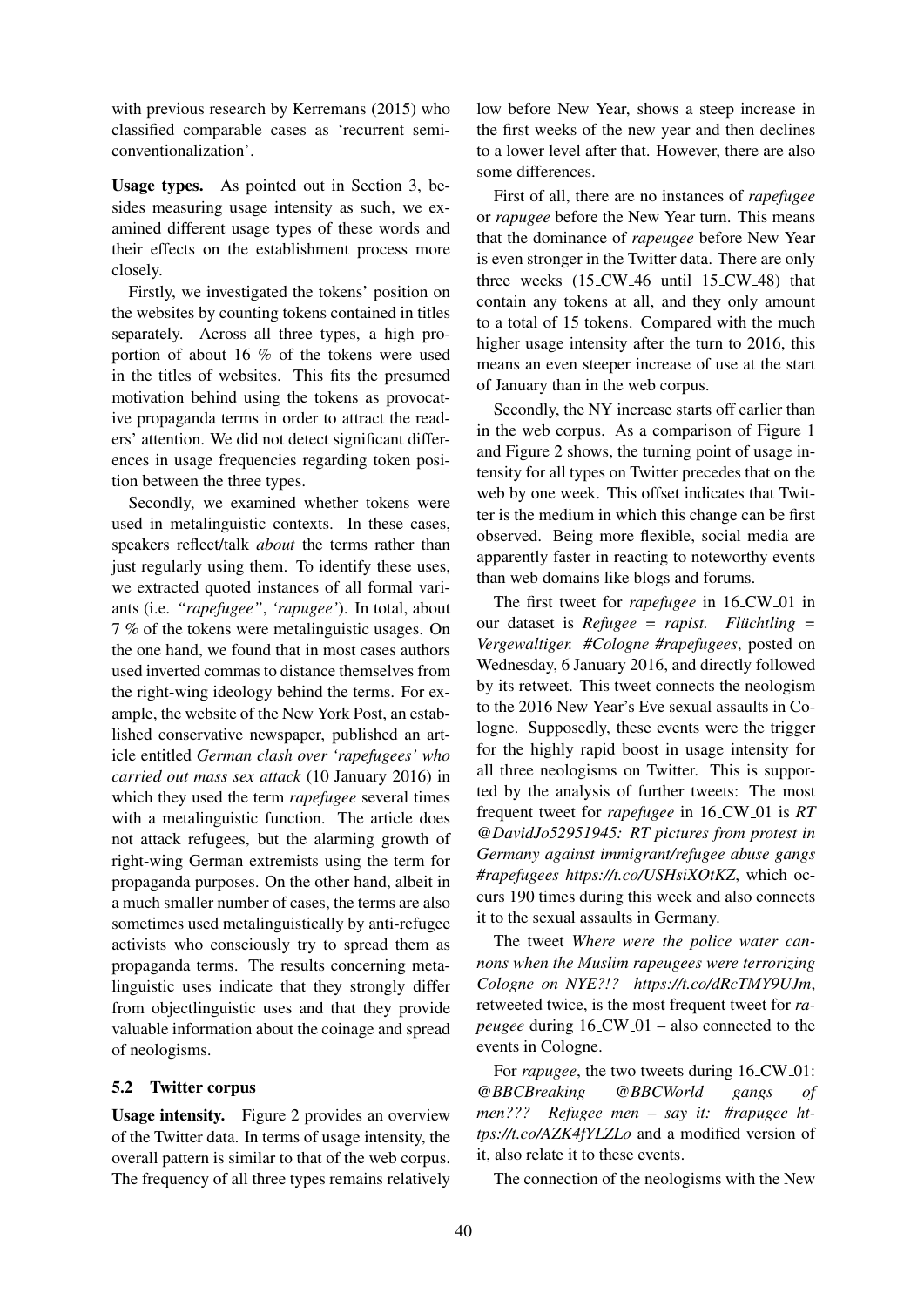![](_page_6_Figure_0.jpeg)

Figure 2: Absolute frequencies in the Twitter corpus

Year events and their respective usage intensity and relative success indicate that important reallife events play a significant role for the coining, rivalry and establishment of neologisms competing for occupying the same onomasiological space.

Usage types. With respect to usage types, a first distinction can be drawn between tweets and retweets. Retweets provide users with a very economical and efficient way of sharing tweets by other users with their own followers. As the original content is preserved and retweets are marked with the prefix *RT*, this can essentially be considered a quoting mechanism. The average number of retweets per tweets for all three forms is 2.7. This affects the establishment of words in at least two ways. On the one hand, it significantly increases the number of people reading the target words, which raises the chances that they will retweet or actively use it too. On the other hand, retweets are exact copies. So if the original author chooses the variant*rapefugee*, this choice is being replicated for all retweets. It is quite likely that these factors have contributed to the success of the form *rapefugee* on Twitter in the wake of New Year's Eve.

A second distinction can be drawn between hashtags and direct, i.e. normal uses of words. Hashtags are a second key feature of Twitter which has the potential to cause new effects on the pathways of the establishment of new words. Users can prefix words with *#* in order to turn them into labels. These labels build a fluctuating system tweeters use to refer to certain events or entities. Across all three types, we observed that 87 % of the tokens were used as hashtags. The

very high proportion of tokens used as hashtags can be explained by their presumed communicative purpose. As was pointed out above, these terms mainly serve propaganda functions as they are used to label refugees as (potential) rapists. The establishment of a label like *#rapefugee* contributes to fixing the choice of the dominant variant.

## 5.3 Competition across both corpora

The composition and the sizes of the web corpus (about 950,000 words) and the Twitter corpus (about 85,000 words) differ greatly, which makes it hard to compare competition effects across both corpora. In order to measure the relative success of the three forms, we therefore normalized each type's frequency measures by the total frequency of all types within that dataset. The rationale behind this procedure is that the three forms lend themselves to encoding the same portion of semantic space and are thus in onomasiological competition. Even though the choice of individual language users may be determined by various factors such as whether they are familiar with all three terms, what they have heard or read just before (a priming effect possibly leading to the large numbers of retweets), or what they have become accustomed to (an entrenchment effect), this proportional measure is a good indicator of the relative success and spread of the three forms.

Figure 3 shows the relative counts for the web data where *rapeugee* appears to be the predominant type of choice between 15 CW 43 and 16 CW 02. 16 CW 02 marks the turning-point of the success of *rapefugee*. While *rapugee* still occurs following this period, there is a clear preference for the other two forms in the timespan from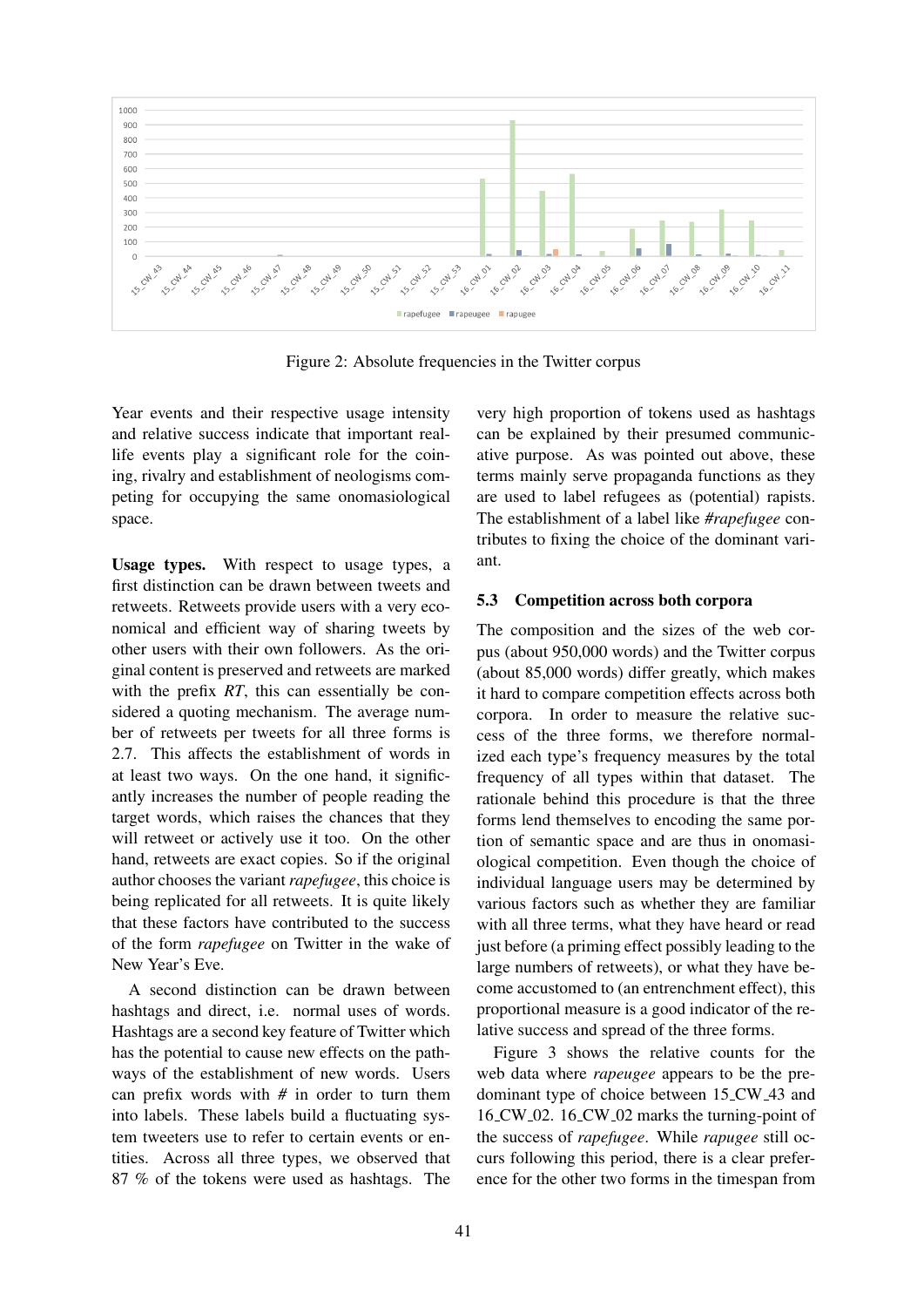![](_page_7_Figure_0.jpeg)

Figure 3: Relative frequencies in the web corpus

![](_page_7_Figure_2.jpeg)

Figure 4: Relative frequencies in the Twitter corpus

16 CW 02 onwards, with an ongoing competition between them whose outcome does not seem to be determined at present.

In the Twitter data, which is visualized in Figure 4, the situation is considerably different. As mentioned above, the turning point in the relative success of the three types is one week before the one on the web, namely 16\_CW\_01. From this point onwards *rapefugee* is clearly the predominant choice although the other two types are also occasionally made use of.

Comparing the development in the web corpus to the Twitter data suggests that Twitter might have influenced the competition between the three competing forms in both domains decisively. Firstly, tweeters react to the events in Cologne on New Year's Eve more quickly than authors on the web. Secondly, the early establishment of the hashtag *#rapefugee* might have fuelled the increasing dominance of this formal variant. This is also supported by the fact that the type *rapefugee* often appears with the Twitter prefix *#* on the web in the early weeks of 2016, even though the hashtag does not serve any technical labelling function on the corresponding web pages. Thirdly, the high number of retweets seems to have supported the increasing dominance of the variant *rapefugee*. This is a particularly interesting finding, because it indicates that social media provide new ways of promoting the spread of new words.

What should be taken into consideration, how-

ever, is that all three of our target words are propaganda terms, whose users aim to spread their ideas and concepts. The people using these terms seem to belong to a like-minded community sharing the same communicative goals. This promotes the uniform use of the terms and the high number of retweets. Further research into less 'loaded' words will have to show whether the establishment process we observed is a special mechanism in the present case.

#### 6 Conclusion

We have investigated the competition between three synonymous neologisms – *rapefugee*, *rapeugee* and *rapugee* – in a web and a Twitter corpus over a period of 22 weeks and found that the spread of the terms is closely related to preceding real-life events. Most importantly, the sexual assaults on New Year's Eve in Cologne lead to a steep increase in the use of these terms, mainly by right-wing extremists. Overall, the form *rapefugee* turned out to be the most likely candidate for establishment, although the final outcome remains uncertain at the present stage.

Analyzing data from the Twitter corpus allowed us to evaluate the web corpus' results more closely. We observed the same general development of the three neologisms in both datasets. Together with the language-external evidence of real-life events, this can be regarded as a crossvalidation of both approaches. However, we also found that certain communicative practices within the Twitter domain, such as retweeting and hashtags, significantly influence the establishment of new words. Firstly, these mechanisms affected the competition between the three formal variants within the Twitter domain. It was presumably due to its high prominence in retweets and as a hashtag, that the variant *rapefugee* took the lead after New Year. Secondly, the Twitter domain seems to have influenced the use of the terms on the web. While the observed one-week offset could simply be due to the speed of social media, the use of hashtags on the web clearly suggests a causal explanation.

The results show that social media can be an important driving force in the coining of new words, and that social media corpora are thus an important data source for their detection and observation. Yet, the comparison of results between both datasets also shows that particular rules or conven